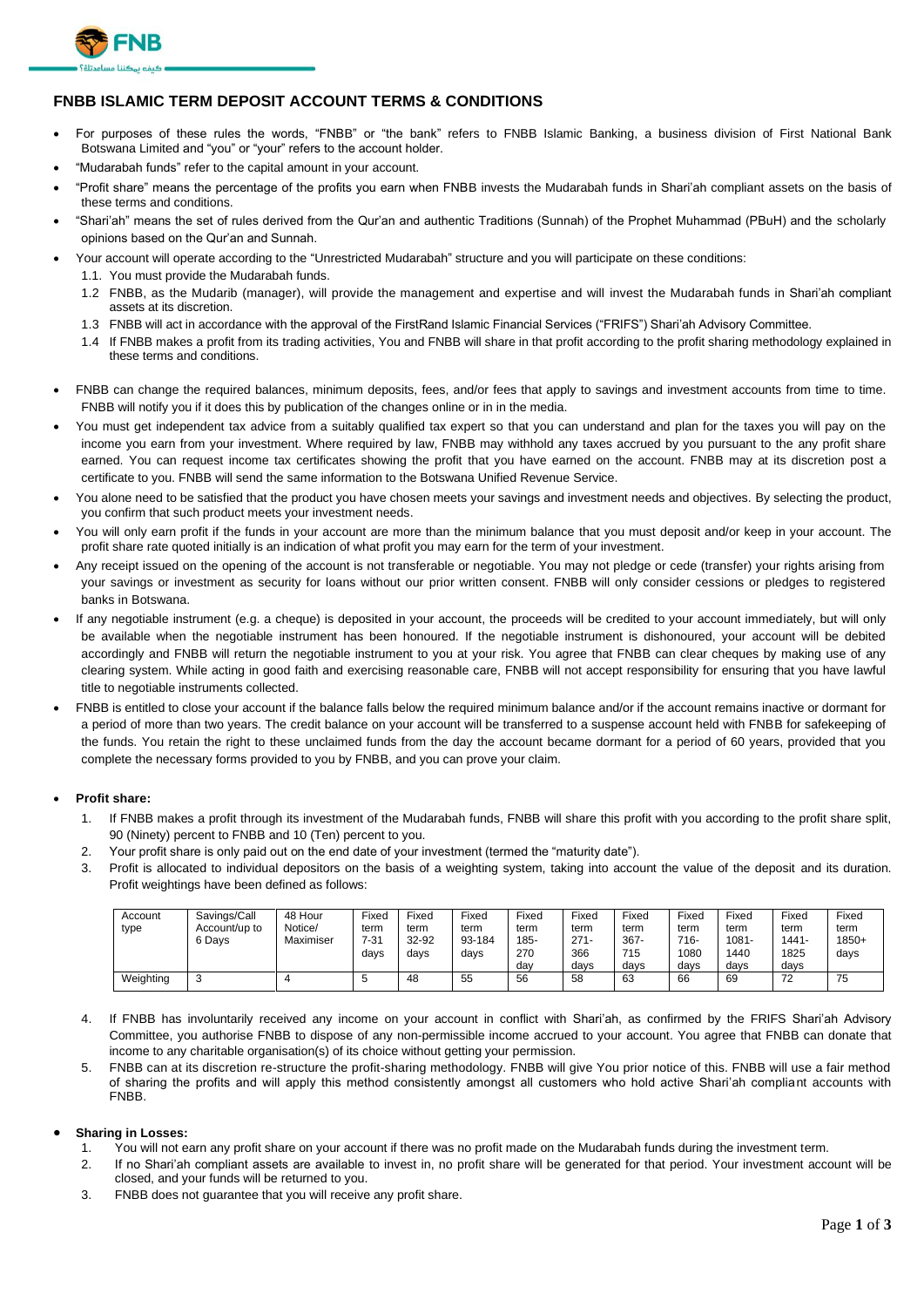

- 4. You shall carry any losses if the Mudarabah fund suffers a loss. Losses will however, always be limited to the amount of the Mudarabah funds that you deposited with FNBB.
- 5. FNBB does not guarantee that you will recover the capital that you invested in the Mudarabah fund.
- 6. FNBB is entitled to retain any losses and deduct these losses from future profit distributions to You.

## • **Reinvestment after the maturity date**

- 1. FNBB will give you prior written notice of at least 4 (four) weeks, before your investment matures. However, this will not apply if your investment term is for 3 months or less.
- 2. Upon receipt of such notice you must give instruction to FNBB to transfer the investment to a specified account nominated by you or if you so wish, to reinvest the funds
- 3. On maturity, your capital and any profit, or your capital less any loss will then become available for withdrawal.
- 4. FNBB will reinvest your Mudarabah funds and profit share automatically in the same product and for the same term, but at the new indicative profit rate, if FNBB does not receive your instructions at the maturity of your investment. If this happens, these terms and conditions and the product rules will continue to apply to the reinvestment with the necessary changes required by the context.
- 5. Within 14 (fourteen) days after the reinvestment, you may: 5.1. Close your account and cancel the reinvestment without any administrative fee. If you do this, you will not earn any profit share from the maturity date until your account is closed; or 5.2. Request that the reinvestment be changed to another FNBB Islamic Banking product of your choice. You will then earn profit share according to the profit sharing methodology that you and FNBB have agreed upon for the new product from the maturity date.
- 6. If you ask FNBB, more than 14 (fourteen) days after the reinvestment, either to withdraw some or all of the funds from your account or to change your investment to another investment:

6.1 FNBB will only allow you to do an early withdrawal if the reasons for this are acceptable to FNBB. FNBB may therefore refuse an early withdrawal on some or all your funds; and

6.2 Any withdrawal that is allowed by FNBB, or a change to another FNBB Islamic Banking product, will be subject to these terms & conditions.

- Dormant Accounts and unclaimed funds
	- 1. FNBB can treat your account as a dormant account if you do not use your account or product, for any reason, for the period of time that FNBB considers to indicate dormancy from time to time.
	- 2. You will remain entitled to claim any Mudarabah funds and profit share in the closed account for a period of 60 years, provided that you are able to give FNBB proof of identity and entitlement to the funds.
	- 3. Any person claiming funds in the account will remain liable for and must pay all costs, which will include but not limited to tracing fees and administration fees, which FNBB may incur in attempting to validate the claim.
	- 4. When the dormant account is closed, the account will not earn any profit.
	- Other conditions in which you may close your account:
		- 1. You will not be charged any administrative fee if you close your account and cancel these terms and conditions at the end of its fixed term ("maturity date").
		- 2. When you notify FNBB that you wish to withdraw the Mudarabah funds before the maturity date, this is termed an early withdrawal. An early withdrawal means that you withdraw the Mudarabah funds before the maturity date or close your account before the maturity date. An early withdrawal may require:
			- 2.1 FNBB to charge you an administrative fee, and/or
			- 2.2 You to willingly waive a portion of your investment with FNBB based on the Islamic principle of Takharuj (mutual termination).
		- 3. The administrative fee and/or the waived portion of your investment will be deducted prior to the Mudarabah funds and any profit share (if applicable) being transferred to your nominated account.
		- 4. You remain liable to FNBB for any amounts that you owed FNBB at the time you closed your account up to the date your account was closed.
- Conditions upon which FNB may close/freeze your account
	- 1. If your account has been used to commit any fraud or any illegal activity, such as funding any terrorist or sanctioned activities, FNBB may close your account or refuse you access to your account without prior notification to you.
	- 2. If FNBB receives a court order from any competent court or is compelled to do so by law, FNBB may close your account or refuse you access to your account without prior notification to you.
	- 3. If your account is not KYC "Know Your Customer" compliant, FNBB may freeze your account and discontinue any investment of your Mudarabah funds until such time that the KYC is compliant.
- Governing law and jurisdiction
	- 1. The law of the Republic of Botswana governs this agreement and all disputes, actions and other matters about this agreement will be determined according to this law, provided that the provisions will also be governed by Islamic Law on the Mudharabah principle. If there is a conflict, if it is a banking issue then the Botswana Governing Law will prevail. If it relates to any other issue concerning Islamic Law, then Islamic Law will prevail.
	- 2. All agreements for Islamic Banking products have been approved by the FirstRand Shari'ah Advisory Committee. FNBB relies on the interpretation as made by aforesaid committee. While FNBB will at all times take all reasonable steps to ensure that FNBB Islamic Banking products comply with the requirements as determined by the FirstRand Shari'ah Advisory Committee, You alone are responsible for taking the necessary steps to satisfy Yourself that FNBB Islamic Banking products are Shari'ah compliant.